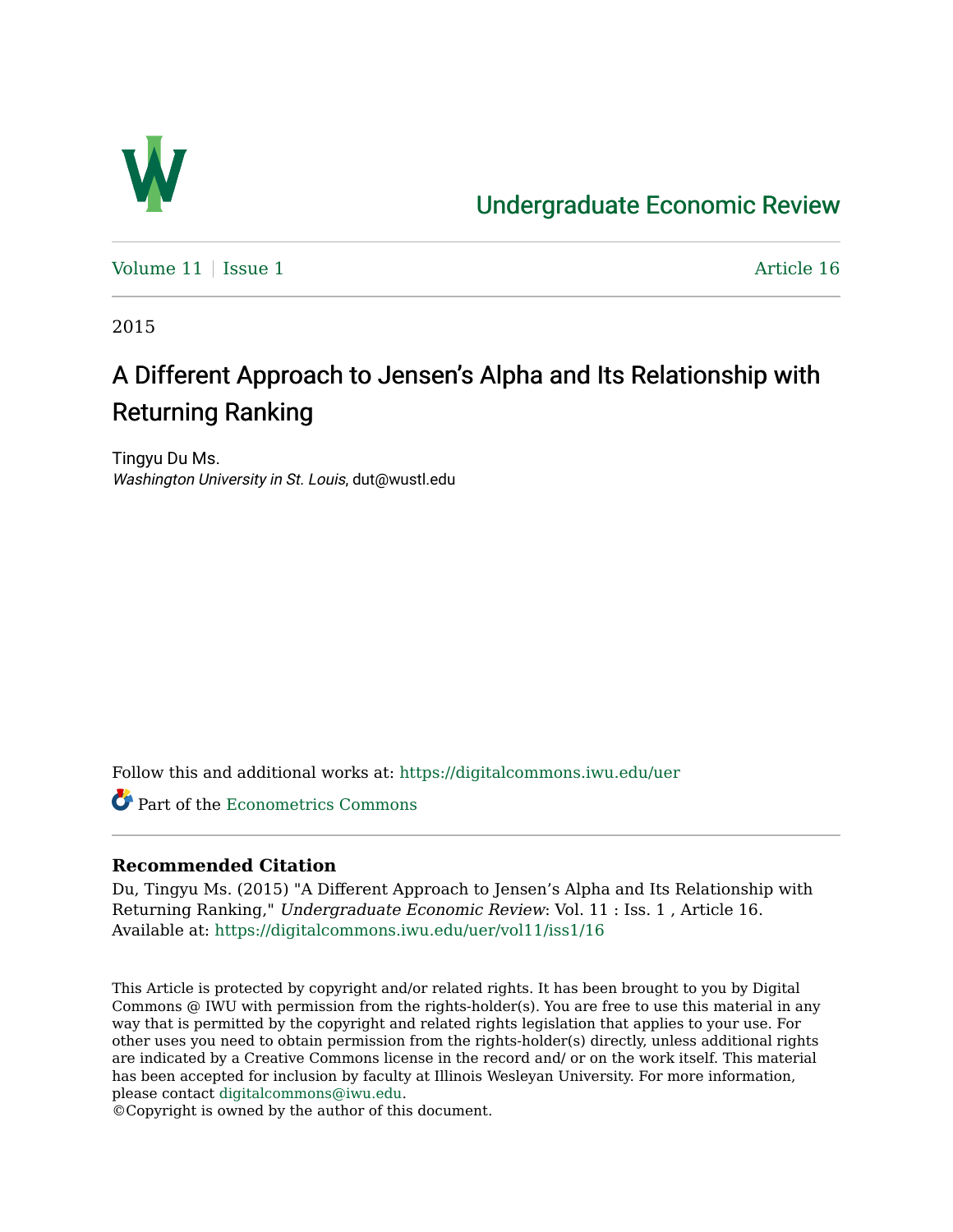## A Different Approach to Jensen's Alpha and Its Relationship with Returning Ranking

#### Abstract

Based on Michael C. Jensen's CAPM model (1968), this paper refines it with dummy variables included. It examines if fund manager's skill is contributing to fund's performance within a five-year span from June 2009 to June 2014, and if high total return ranking is related to outstanding Jensen's Alpha. The findings coincide with Jensen's research results.

#### Keywords

Jensen's Alpha, Econometrics, Returning Ranking, Fund

#### Cover Page Footnote

I would like to show my deepest gratitude to my supervisor Dr. Maria E. Canon, a respectable and inspirational scholar who has taught ECON413, an introductory course of Econometrics, during my sophomore year. She provided me with valuable guidance in every stage of this project. She also assisted me throughout the development of the model and supported me with programming in STATA.I shall extend my thanks to Ms. Bo Wang, for all her kindness and help as a TA for the course.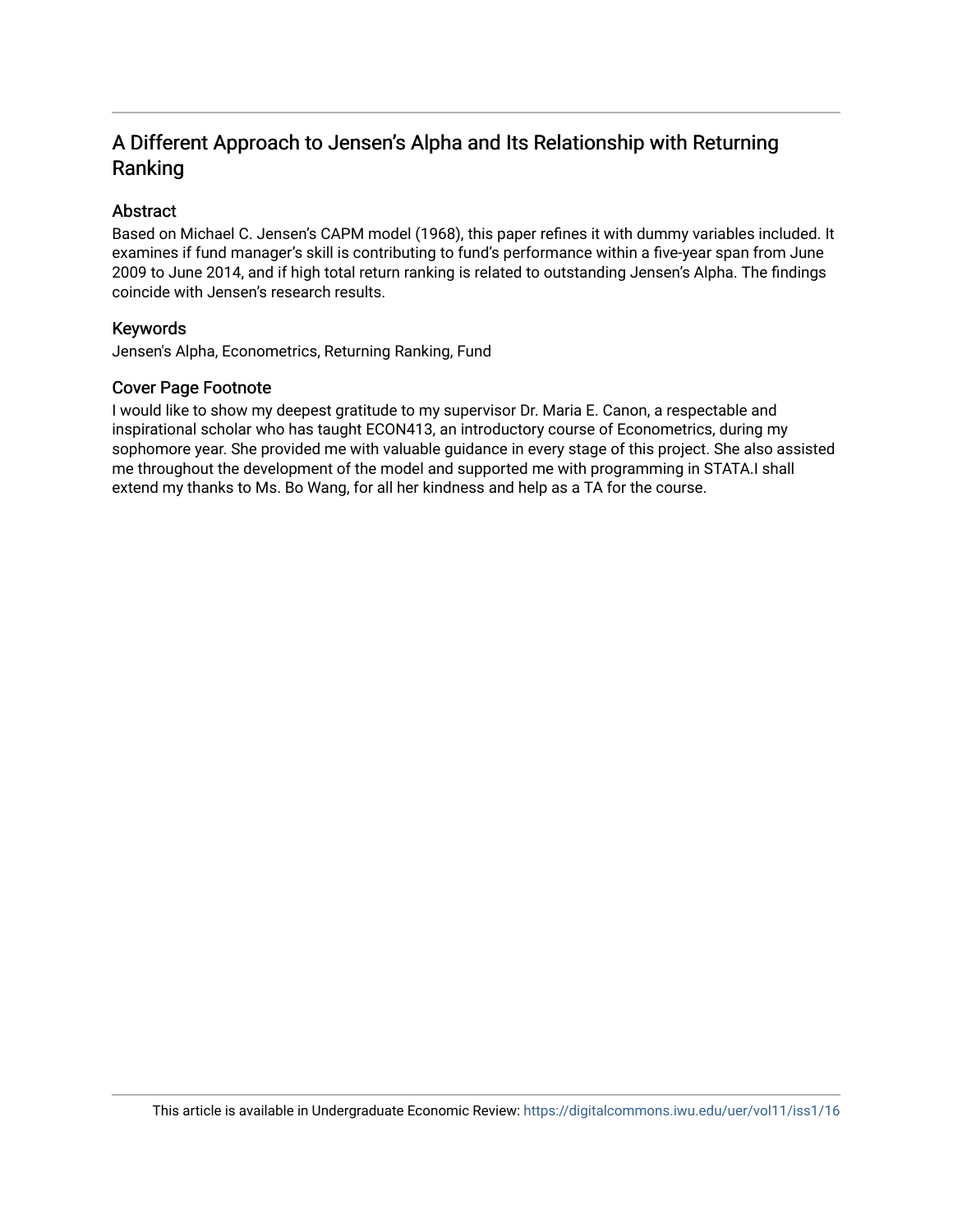#### **I. Introduction**

A fund manager is someone who possesses high level of educational background and professional credentials and profound investment managerial experience. In order to qualify for this position, the manager has to boost the fund's performance. Fund with outstanding returns depends on market's fluctuation and manager's selection ability.

However, do fund managers actually possess the true ability to contribute to the fund's returns? Is the elevating mutual fund performance and high returns based on a manager's skill of picking stocks or is it just a matter of fact of market going up or down? This paper uses a dummy variable approach to determine whether the fund managers of top US mutual fund companies are outweighing market risk among the period from June 2009 to June 2014 month by month, and if we should trust fund managers based on their performance in improving the fund's return.

The term "Jensen's Alpha" was first introduced by Michael C. Jensen in 1968 and known as a measure that represents the average return on an asset predicted by the Capital Asset Pricing Model (CAPM), given the portfolio's beta and the average market return (Jensen 1968, p.390). This paper also examines the fund-characteristic captured by Jensen's Alpha and its relationship with 5-year returning ranking by a different approach using dummy variables.

#### **II. Theoretical Model**

#### **The Foundations of the Model**

According to Jensen's article "The Performance of Mutual Funds in the Period 1945-1964", he evaluates the performance of fund manager on risky investments by examining the ability to increase returns on the portfolio through successful predictions of market risk. The well-known CAPM model generates Jensen's Alpha, the intercept term of his model, as a measure of forecasting ability or fund selection skill of fund manager (Jensen 1968, p.393).

Jensen's CAPM model can be written as:

Jensen's CAPM model :  $R_{i,t}$ - $R_f$  =  $ai + Bi(R_{m,t}$ -  $R_f)$ 

Where Ri,t is the return on series or portfolio during the time period t; Rf is the risk free rate; Rm,t is the return on market during the same time frame.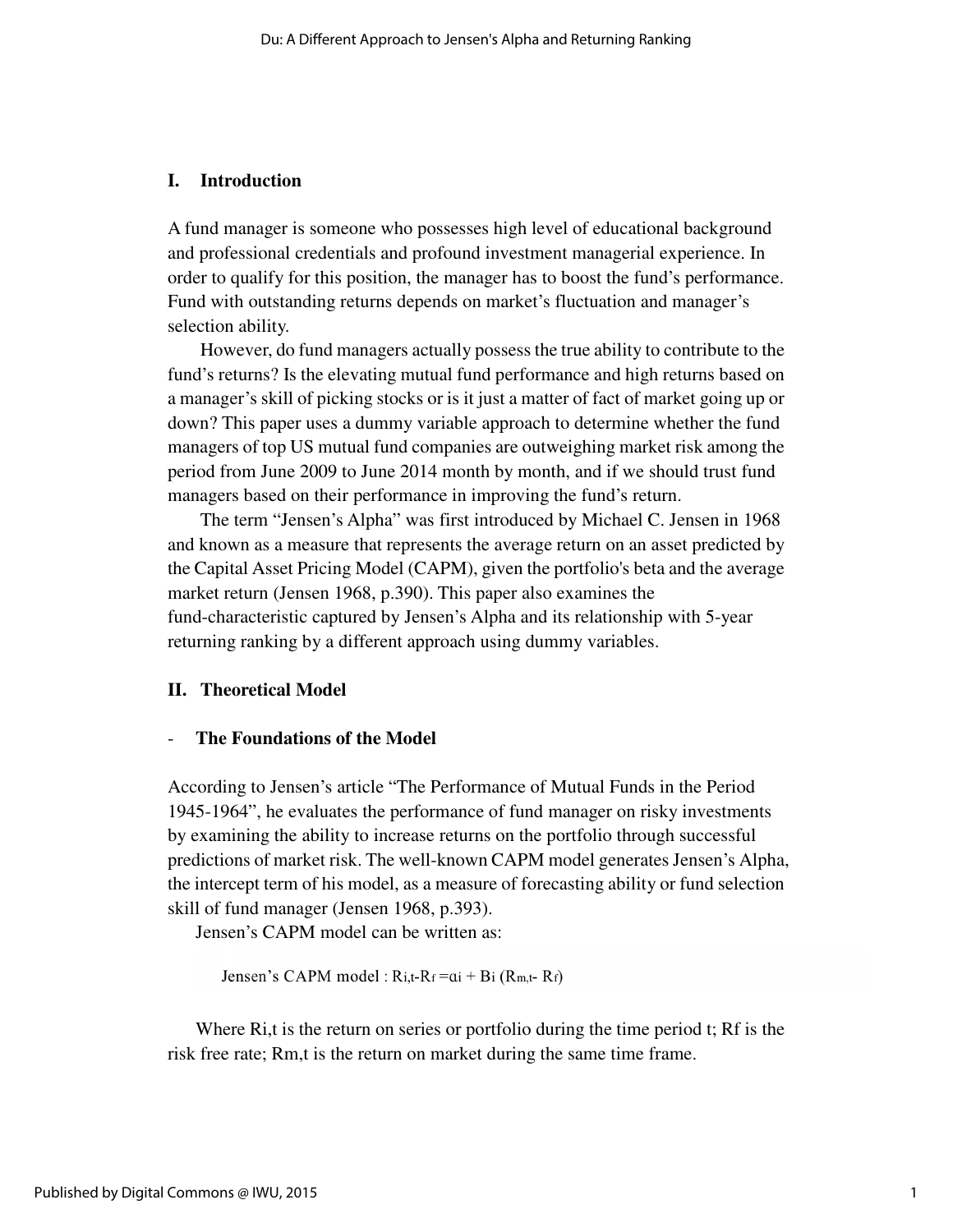The CAPM model relates the excess return of the series or portfolio, the difference between the return on a particular series and the risk-free rate (Ri,t-Rf ), as the dependent variable and the market risk premium, the difference between the expected return of the market and the risk-free rate (Rm,t- Rf), as independent variable (Sawicki, and Ong 2000, p.3).

Beta (Bi) is the measurement of activeness of a fund's returns in response to swings in the market or the systematic risk of the market; alpha  $(\alpha i)$  is the measure of the manager's performance after eliminating the systematic risk.

#### - **The Model**

The data analysis is performed using the CAPM model. Dummy variable regression is chosen because it is a device to find out if two mean values are different. Since not only the intercepts but also the slope coefficients vary between each funds, an extra variable Dn (Rm,t- Rf) is added to the model. Furthermore, because of the preference on the minimizing the luck factor of manager's ability, a large set of observations is preferred in order to make the model more accurate. The baseline specification is therefore:

 $Ri,t-Rf = \alpha p + Bp (Rm,t-Rf) + \alpha 1 D1 + B1 D1 (Rm,t-Rf) + \alpha 2 D2 + B2 D2 (Rm,t-Pf)$  $Rf$ + ... +  $\alpha n$  Dn + Bn Dn (Rm,t- Rf) + ... +  $\alpha p$ -1 Dp-1 + Bp-1 Dp-1 (Rm,t- Rf) +  $\alpha$ p+1 Dp+1 + Bp+1D p+1 (Rm,t- Rf) + ... +  $\alpha$ i Di + Bi Di (Rm,t- Rf) + u

 1 if fund's ranking = n  $Dn =$  $\downarrow$  0 if fund's ranking ≠ n E (Ri,t-Rf | Dn = 1) = ( $\alpha p + \alpha n$ ) + (Bp + Bn) (Rm,t-Rf)

n - the high-to-low ranking derived from return rank  $(1,...,(p-1),(p+1),...i)$ , where i is the last term on the ranking

#### u - Error term

The foundational model, or the Jensen's equation, is utilized separately on each of the sample funds in the returning ranking, thus getting "n" number of corresponding alphas and betas. Out of the n's alphas, the base alpha of the new model is determined by the fund with alpha closest to zero. Since this fund is ranked at p<sup>th</sup> place in the ranking, the intercept term of the new model is defined as  $\alpha p$ . Then, (i-1) dummies are generated for each of the rest of the funds, and we define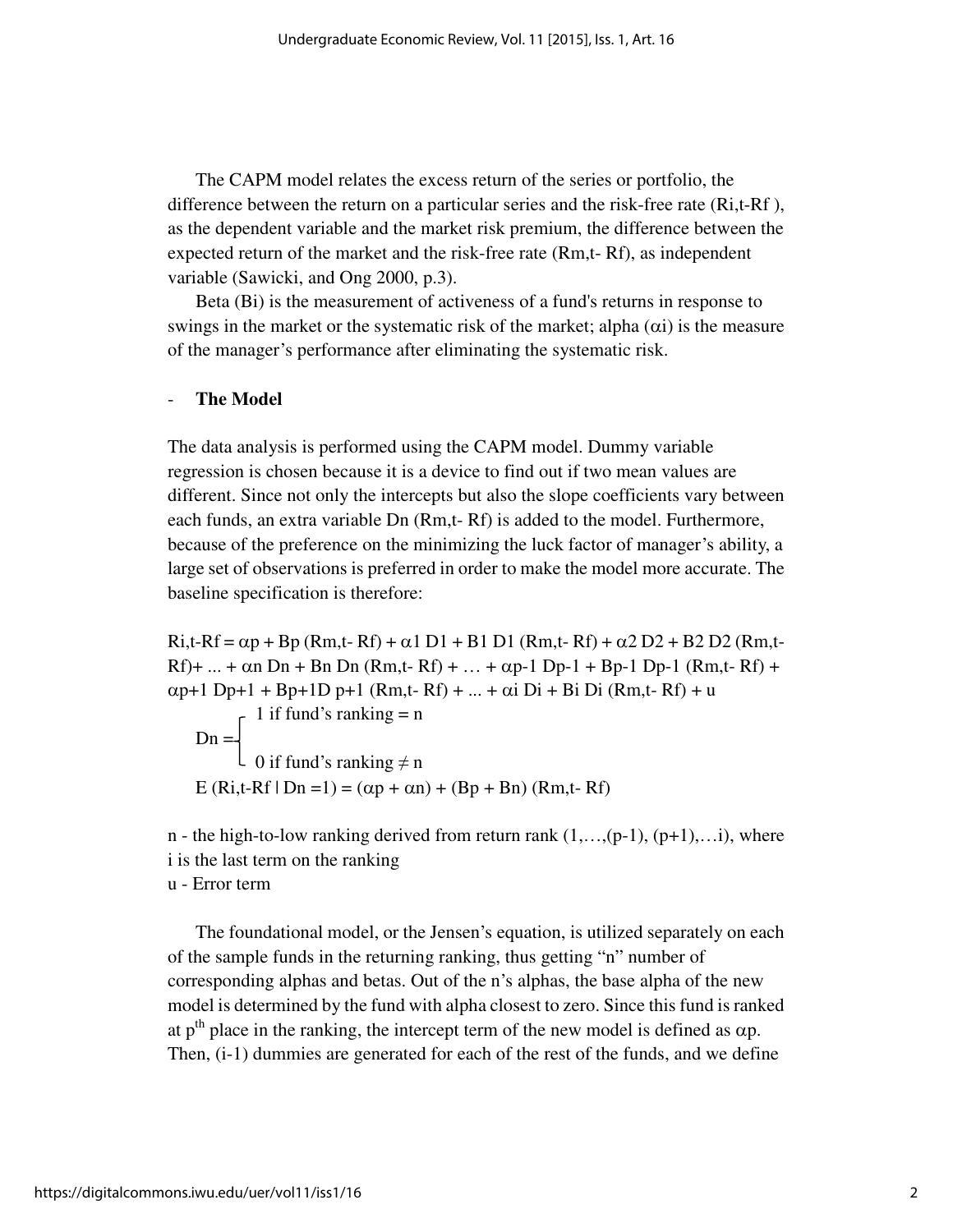the footnote of each coefficient based on their return rankings.

The differential intercept coefficient, or the alphas  $(\alpha n)$ , represents by how much the  $n<sup>th</sup>$  fund is performing better than the base alpha ranked  $p<sup>th</sup>$  on their manager's selection ability on average. To compute the true mean value of the Jensen's alpha of each fund, the value of the coefficient of the dummy variable has to be added to the intercept value, namely,  $(\alpha p + \alpha n)$ .

Similarly, Bn, the differential slope coefficient represents by how much of the slope coefficient of the market risk premium differs between the two funds. It also measures by how much of the tendency the  $n<sup>th</sup>$  fund's return is responding to the market's systematic risk. The sum of  $(Bp + Bn)$  is the fund's actual mean beta of  $n<sup>th</sup>$ fund.

Since the base fund has Jensen's Alpha roughly equal to zero, the rest of the differential intercept coefficients  $(\alpha n)$  are indicating whether or not the mean values of their alphas differ. In other word, the goal of this model is to figure out whether or not the alphas of the funds are statistically different from zero and get the true Jensen's Alphas of each fund.

#### - **Hypothesis**

The null hypothesis is that the Jensen's Alpha is equal to zero, which is the same as saying that the manager's investment has earned a return adequate for the risk taken. In the dummy variable model, the main hypothesis is that the differential intercept coefficient ( $\alpha$ n) is equal to zero. In other words, the null hypothesis that H0:  $\alpha$ n = 0; if we reject the null, we get H1:  $\alpha n \neq 0$ .

If we fail to reject the null hypothesis, then it is an indicator that high fund return is only caused by systematic risk, and that manager's ability has no effect on facilitating fund performance. However, if the alpha is significant and bigger than zero, the manager has outweighed the effect of systematic market on the fund and is making a difference on the performance of the fund. Individuals could bet on those fund managers and say that they've helped their investment in a positive way. Instead, the manager is just wasting time and money and taking advantage of the market ups and downs. The goal is to find out the number of funds, each with different alphas  $(\alpha n's)$ , is outperforming the market.

#### **III. Data Description**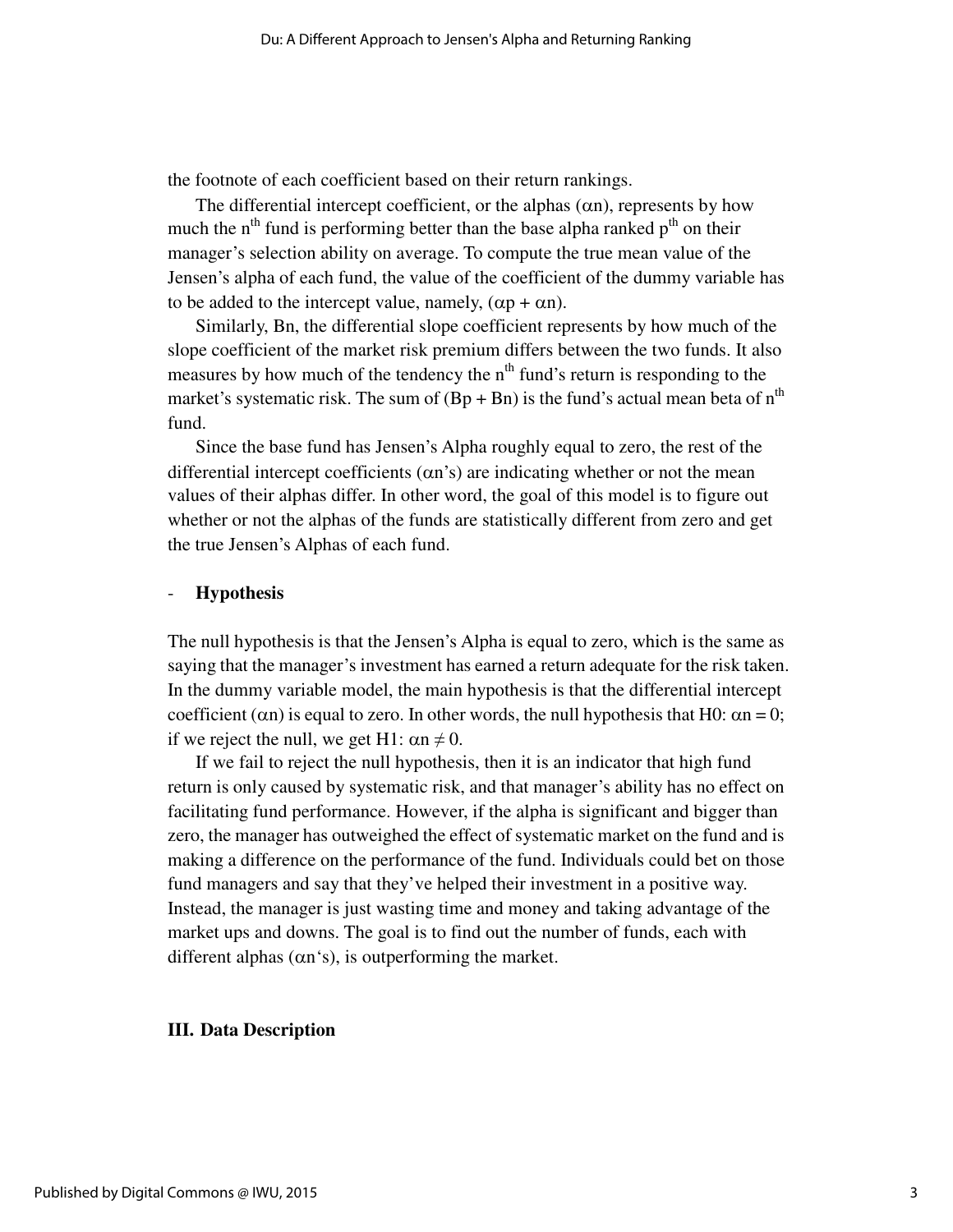The sample consists of data throughout the top 40 large-cap value funds that are 5-stars-rated on total returns by Lipper Leader in a 5-year period spanning from June 2009 to July 2014, sorting by month, which would result in 2440 observations (40 funds times 61 months). In addition, the funds are under the asset type of equity and of any fund family.

Ri,t is the return on a particular series or portfolio that we are observing, computed by the monthly rate of change of adjusted closed price. Each of the forty funds has its own corresponding Ri,t throughout each of the 61 months. Rf is the risk free rate, that is, rate of return associated with an asset that provides a guaranteed return. The best representation would be the 1-month T-bill of US, since it is issued by the US government to support government spending. It is a relatively safe investment that carries a very small amount of risk. Rm,t is the return on market, which is the monthly rate of change of the US S&P500 index. Since the S&P500 index is based on the market capitalizations of 500 large companies having common stock listed on the NYSE or NASDAQ, it is relatively compatible with the large-cap value funds' performance.

Lipper Leader is a trustful agent where strong assessments are taken. The raking is based on the percentage of five-year returns. We compare the funds in the ranking list to see if Jensen's Alpha of each fund has patterns relative to the ranking, contributing positive aspects to the fund, and whether these "outstanding" funds are consequences of fund manager's ability of asset selection.

 Referring to the basic descriptive statistics for each of the 40 variables (Table-1), we get the mean of the market risk premium (Rm,t- Rf) is about 1.267, with standard deviation of 3.811, minimum of  $-8.348$  and max of 10.772 (%). The mean of the excess return from investing (Ri,t-Rf ) of the entire forty funds (2440 observations) is 1.518%; the summary statistic of excess return of each fund during the period of 61 months is also attached to the graph. Among the 40 funds, their mean and standard deviation of excess return is similar to each other. Table-1 gives the basic descriptive statistic, where the term "rmrf" represents (Rm,t- Rf); "rirf" represents (Ri,t-Rf).

Table-1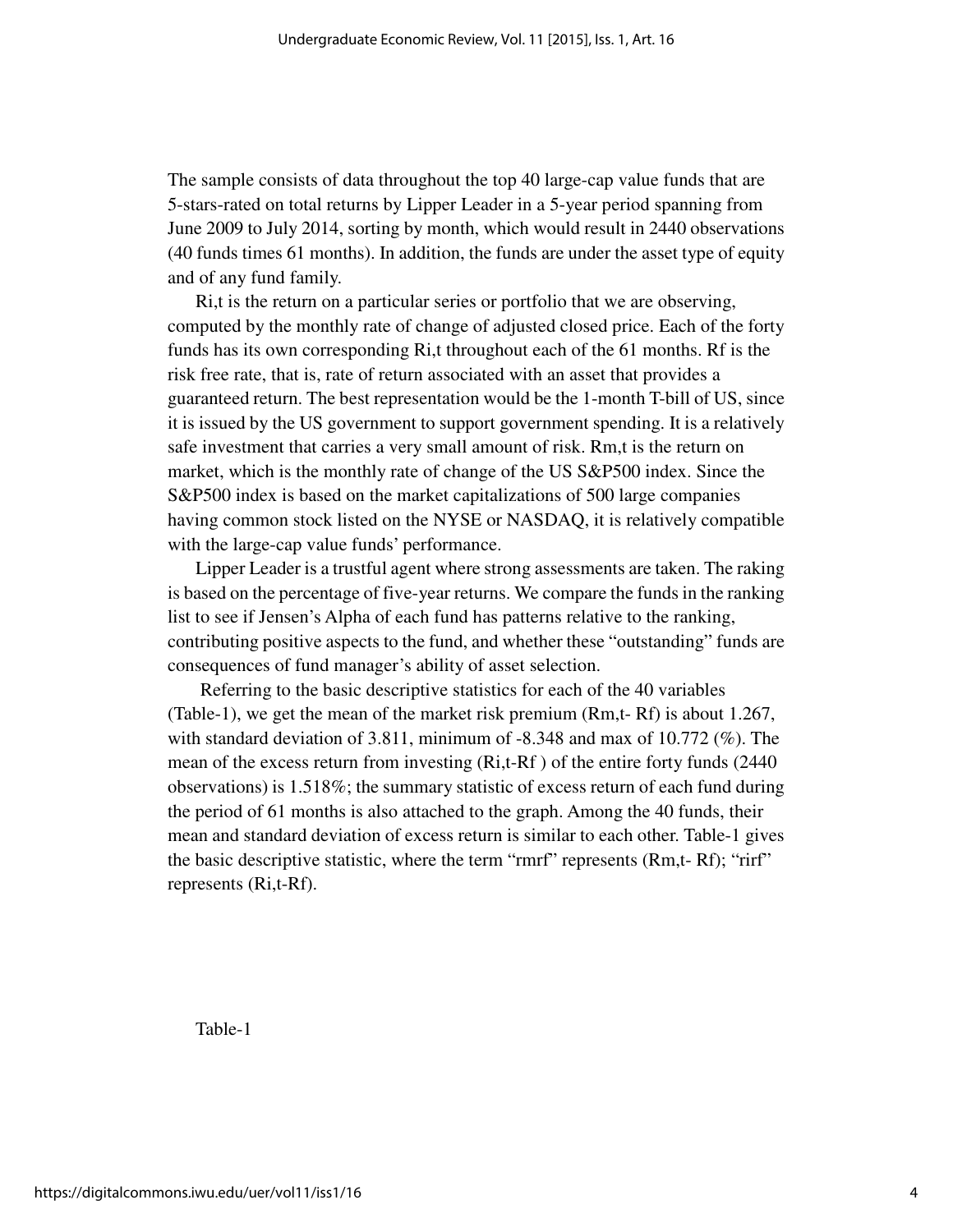| Variable                               | Obs  | Mean     | Std. Dev. | Min         | Max      |
|----------------------------------------|------|----------|-----------|-------------|----------|
| rmrf                                   | 2440 | 1.26747  | 3.811396  | $-8.347591$ | 10.7723  |
| rirf                                   | 2440 | 1.517611 | 4.209335  | $-10.32612$ | 14.58154 |
|                                        |      |          |           |             |          |
| rirf $1$                               | 61   | 1.575396 | 3.376776  | $-7.002409$ | 10.2546  |
| $\text{rirf } 2$                       | 61   | 1.515887 | 3.388047  | $-6.900572$ | 10.30369 |
| rirf $3$                               | 61   | 1.521815 | 3.6665    | $-7.686765$ | 11.78145 |
| $\operatorname{rirf} 4$                | 61   | 1.496431 | 3.386116  | $-7.050453$ | 10.22605 |
| rirf $5$                               | 61   | 1.721024 | 4.853905  | $-10.15514$ | 13.868   |
| rirf $6$                               | 61   | 1.704249 | 4.870666  | $-10.07917$ | 13.94737 |
| $\lim_{t \to \infty}$                  | 61   | 1.475119 | 3.378498  | $-6.980907$ | 10.25641 |
| rirf $8$                               | 61   | 1.710886 | 4.849993  | $-10.10969$ | 13.77806 |
| $\lim_{\left\vert \theta\right\vert }$ | 61   | 1.684837 | 4.83595   | $-10.1229$  | 13.73569 |
| rirf 10                                | 61   | 1.433661 | 3.372485  | $-7.057895$ | 10.11591 |
| rirf $11$                              | 61   | 1.527586 | 4.247048  | $-8.660638$ | 11.82365 |
| rirf 12                                | 61   | 1.554875 | 4.670069  | $-9.440817$ | 14.58154 |
| rirf $13$                              | 61   | 1.568172 | 4.202612  | $-8.77069$  | 11.75299 |
| rirf 14                                | 61   | 1.631874 | 4.873523  | $-10.32612$ | 13.87941 |
| rirf $15$                              | 61   | 1.555286 | 4.204762  | $-8.595298$ | 11.57685 |
| $\text{rirf } 16$                      | 61   | 1.551513 | 4.221258  | $-8.721429$ | 11.70635 |
| rirf 17                                | 61   | 1.521671 | 4.672635  | $-9.453562$ | 14.53745 |
| rirf 18                                | 61   | 1.577599 | 4.331738  | $-9.268236$ | 12.12452 |
| rirf 19                                | 61   | 1.597767 | 4.543091  | $-8.824532$ | 12.10486 |
| rirf $20$                              | 61   | 1.556644 | 4.416975  | $-9.506179$ | 11.37951 |
| rirf $21$                              | 61   | 1.531357 | 4.212496  | $-8.672728$ | 11.68317 |
| $\lim_{22}$                            | 61   | 1.562356 | 4.337397  | $-9.25921$  | 12.15622 |
| rirf $23$                              | 61   | 1.500288 | 4.664743  | $-9.462265$ | 14.45035 |
| rirf 24                                | 61   | 1.47663  | 3.585313  | $-8.239501$ | 9.253066 |
| rirf $25$                              | 61   | 1.581068 | 4.555019  | $-8.788563$ | 12.09553 |
| rirf 26                                | 61   | 1.51143  | 4.177276  | $-8.102872$ | 11.02403 |
| $\frac{r}{1}$ 11 $\frac{r}{27}$        | 61   | 1.365669 | 4.078757  | $-8.010867$ | 11.71216 |
| rirf $28$                              | 61   | 1.514256 | 4.134209  | $-8.347452$ | 11.70131 |
| $\frac{r}{1}$ 10 $\frac{r}{29}$        | 61   | 1.504377 | 4.159407  | $-8.586578$ | 11.94888 |
| rirf 30                                | 61   | 1.496724 | 4.186547  | $-8.101219$ | 10.98386 |
| rirf $31$                              | 61   | 1.558015 | 4.544082  | $-8.845653$ | 12.08207 |
| rirf 32                                | 61   | 1.555263 | 4.588512  | $-8.97016$  | 12.75773 |
| rirf 33                                | 61   | 1.598992 | 4.307498  | $-8.375617$ | 10.97411 |
| $\operatorname{rif} 34$                | 61   | 1.40109  | 3.252042  | $-7.699361$ | 8.709892 |
| rirf $35$                              | 61   | 1.033399 | 4.498147  | -9.397564   | 11.61417 |
| rirf $36$                              | 61   | 1.49535  | 4.131813  | $-8.423362$ | 11.7737  |
| $\lim$ 37                              | 61   | 1.490065 | 4.202014  | $-8.862122$ | 11.57685 |
| rirf 38                                | 61   | 1.132029 | 4.373526  | $-8.5875$   | 12.37942 |
| rirf 39                                | 61   | 1.482593 | 4.140623  | $-8.584431$ | 11.85696 |
| rirf $40$                              | 61   | 1.431199 | 4.164341  | $-8.177099$ | 12.00658 |

### **IV. Empirical Model to be Estimated**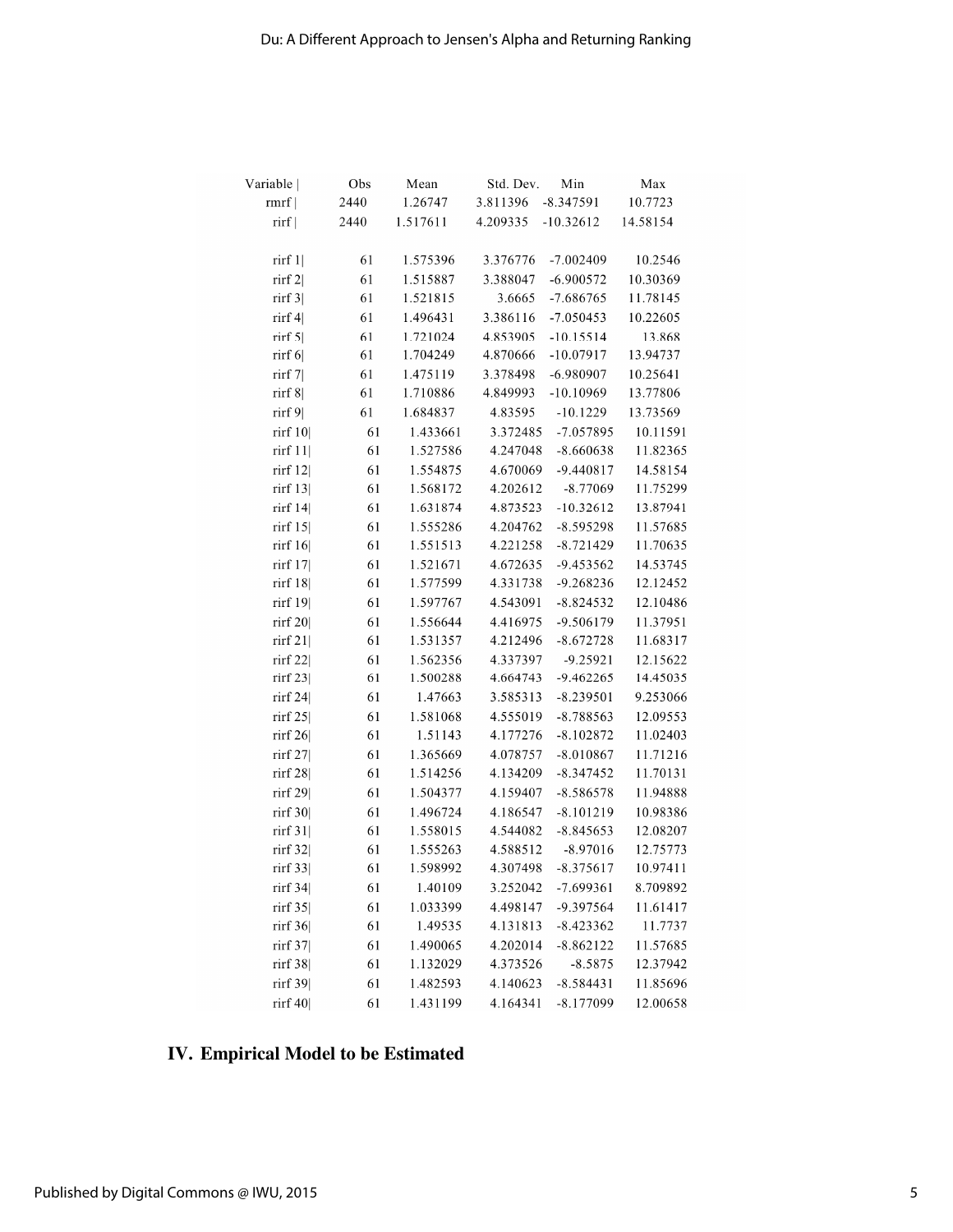Using the CAPM model separately on each of the 40 funds, we get 40 corresponding alphas and betas. Out of these alphas, the fund with alpha closest to zero is ranked at 23<sup>rd</sup> place in the return ranking, thus the base fund's alpha is  $\alpha$ 23, which is roughly .033. It is also the Jensen's Alpha for Fund SLVRX (Columbia Select Large-Cap Value R). Then, 39 dummies on each of the rest of the funds are generated, and we define the footnote of each coefficient based on their return rankings. To compute the true mean value of the Jensen's alpha of each fund, we need to add the value of the coefficient of the dummy variable to the intercept value. The baseline specification is:

Ri,t-Rf =  $\alpha$ 23 + B23 (Rm,t- Rf) +  $\alpha$ 1 D1 + B1 D1 (Rm,t- Rf) +  $\alpha$ 2 D2 + B2 D2  $(Rm,t-Rf)$ +...+  $\alpha$ 22 D22 + B22 D22  $(Rm,t-Rf)$  +  $\alpha$ 24 D24 + B24 D24  $(Rm,t-Rf)$  $+...+\alpha 40 \text{ D}40 + \text{B}40 \text{ D}40 \text{ (Rm,t-Rf)} + u$  (1)

 $\begin{bmatrix} 1 \text{ if fund's ranking} = n \end{bmatrix}$  $Dn = \angle$  0 if fund's ranking ≠ n

E (Ri,t-Rf | Di =1) =  $(\alpha 23 + \alpha n) + (B23 + Bn)$  (Rm,t-Rf)

Since the differential intercept coefficient, or the alphas  $(\alpha n)$ , represents by how much the nth fund is performing better than the Fund SLVRX on their manager's selection ability on average, the sum of  $(\alpha 23 + \alpha n)$  gives the mean manager's Jensen's Alpha for the n<sup>th</sup> fund. As an example, if we add (α23) to each individual coefficient of the dummy variables (αn), we would get the true Jensen's alpha of each fund. The Jensen's Alpha for fund1 is  $(\alpha 23 + \alpha 1)$  and that of fund 2 is  $(\alpha 23$  $+ \alpha$ 2) etc. Similarly, the sum of (B23 + Bn) is the fund's actual mean beta of nth fund.

The null hypothesis is that the differential intercept coefficient is equal to zero (H0 :  $\alpha$ n = 0), meaning that there's no significant difference in the mean alpha of the base Fund SLVRX and the nth sample fund . The hypothesis is same as saying that the true Jensen's alpha of  $n<sup>th</sup>$  fund is insignificant. By running regressions in the usual ordinary least squares manner, we are able to find out whether or not the computed αn is statistically significant on the basis of t-test.

#### **V. Estimation and Results**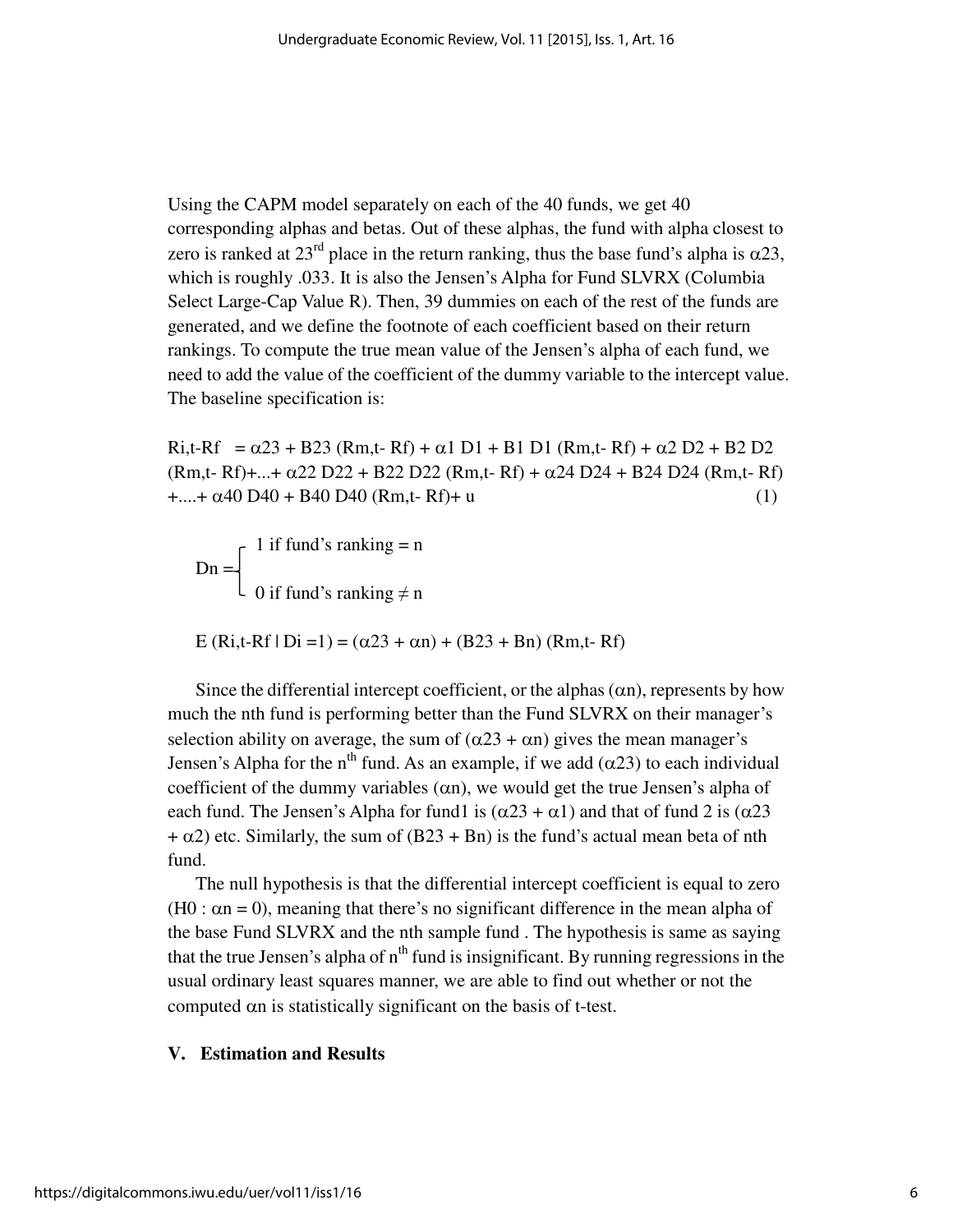Figure-1 is the coefficient plot of the dummy variable coefficients, namely, the αn of each fund. For example, coefficient of D1 has a corresponding plot of .471. The bottom term \_cons is the intercept of the model, which is the base alpha of Fund SLVRX. The vertical red line through the plot of \_cons is an indicator of the alpha value of Fund SLVRX. We can observe that most of the points are skew to the right, which means that most of the difference alphas are positive, and most of the funds seems to perform better than the base fund which has Jensen's Alpha roughly equal to zero.





There are left-skewed points on the graph that suggest the presence of negative Jensen's Alpha. According to Jensen's study, he finds out that "76 funds having alpha < 0 and only 39 with  $\alpha > 0$ . It is possible for a fund manager to do worse than a random selection policy since it is easy to lower a fund's returns by unwisely spending resources in unsuccessful attempts to forecast security process" (Jensen 1968, p.405).

Despite of the fact that most of αn's are larger than the base alpha, very few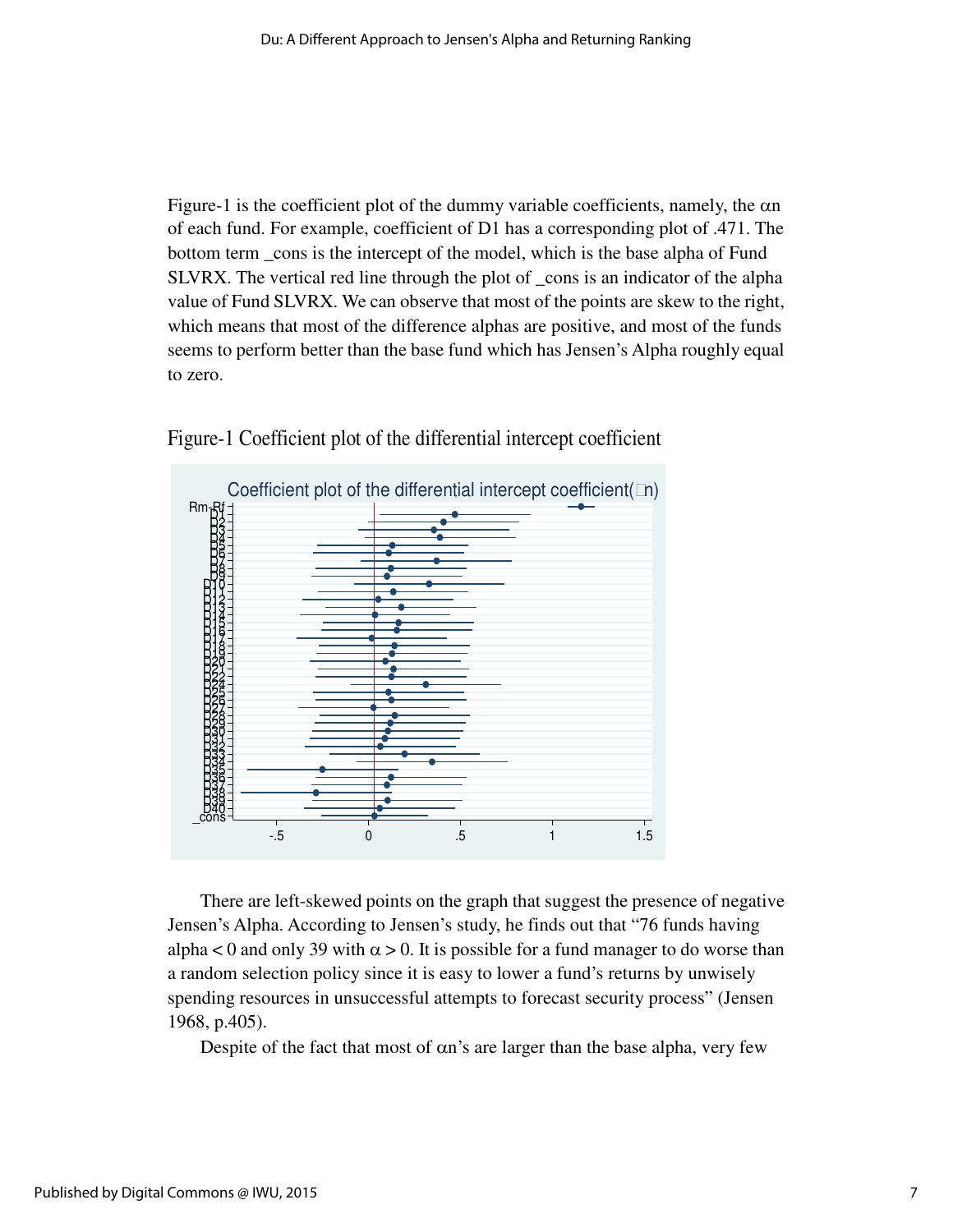fund managers actually possess significant Jensen's alpha. The two-tailed critical t-value with degrees of freedom of 2360 (n-numbers of parameter  $= 2440-80$ ) at  $5\%$ level of significance is  $1.961 =$  tc. If the computed t-value of each dummy coefficients (αn) exceeds the critical t-value, then we would reject the null hypothesis that  $\alpha$ n =0, and conclude that the fund has significant Jensen's alpha, and that the alpha is significantly different from zero.

However, if we take a closer look of the regression result, out of the 39 funds (excluding Fund SLVRX), only one fund, which is Fund 1 ranked the highest, has significant alpha. It has computed t-value of 2.25, which exceeds tc , and p-value of 0.025, which is below the level of significance of 0.05. The rest of dummy coefficients are insignificant. If we were to set the significance level to 10%, the two-tailed critical t-value would be  $1.64549957 =$  tc. Out of the 39 funds, 6 funds with ranking 1, 2, 3, 4, 7 and 34 are significant. The changing of significance level to a higher level still generates only 15% of funds having significant alphas.

The results coincide with Jensen's research. He collects the portfolios of 115 open end mutual funds for the ten-year period and finds out that only 3 funds have significantly positive alphas and that most of the alphas are insignificant and even negative. He concludes there's little evidence that any individual fund was able to do significantly better than that which we expected from mere random chance. It's necessary for the fund managers to provide investors with maximum possible returns for the level of risk undertaken by focusing on their true asset selection and forecasting ability (Jensen 1968, p.415).

Figure-2 plots the resulting Jensen's alphas of each fund; the x-axis is denoting the funds with their corresponding return rankings. From the graph, we get that most of the alphas are positive and between the range of 0-0.2, there are some seemingly outstanding alphas around the top rankings and only one or two in the middle till the end of the ranking graph, while two funds having alphas below zero. The mean of the alphas is about 0.17 with maximum at 0.5 and minimum little below zero (Table-2). No alphas are higher than 0.6. There isn't an obvious downward trend of the plots as the ranking is getting lower and 5-year return decreasing (Figure-2). This matches the result from the regression model that few fund manager possesses significant alphas, namely, asset selection and prediction ability, and that the high return of funds does not have obvious relationship with the manager's skill.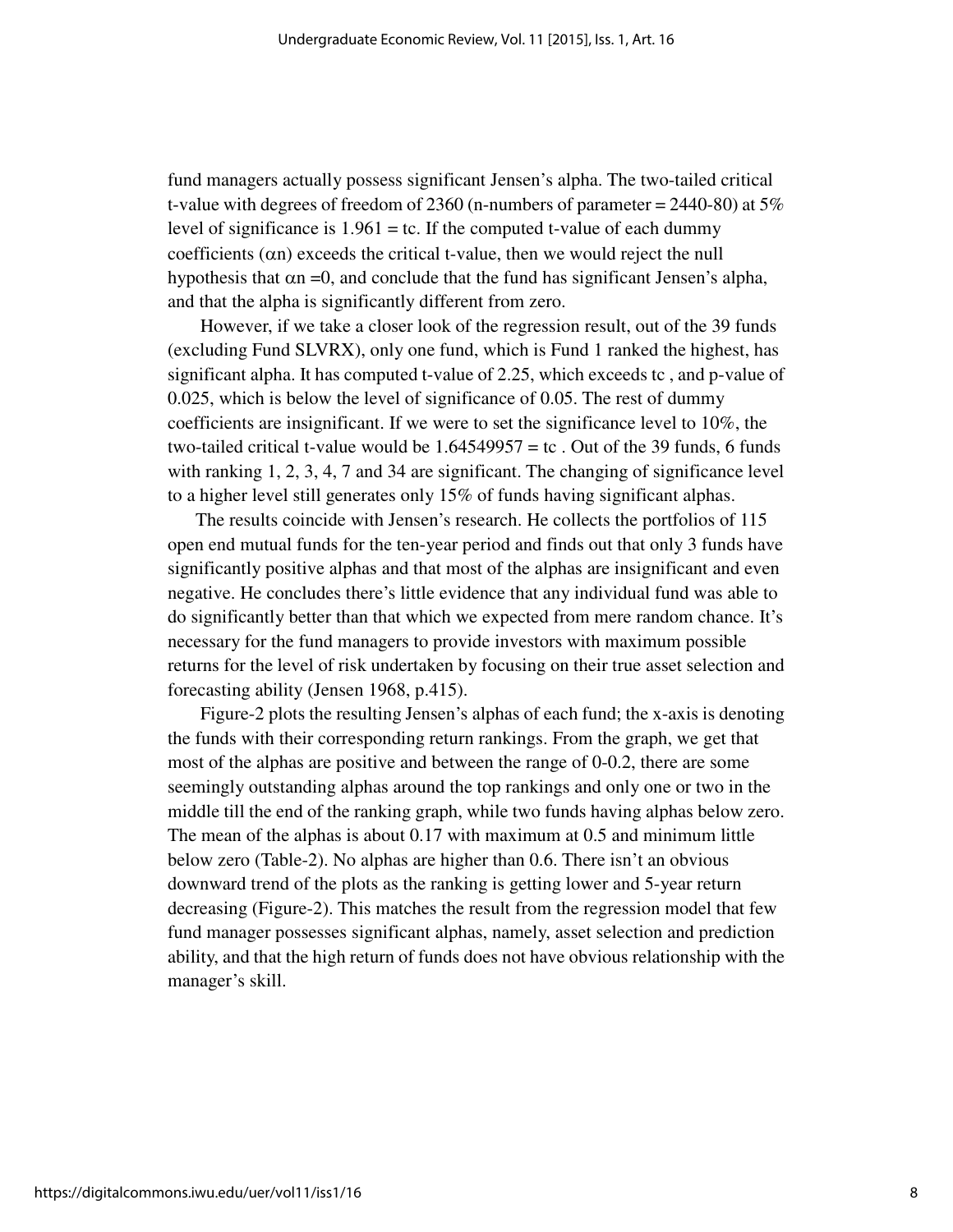



| Variable | Obs. | Mean              | Std. Dev. | Min | Max                   |
|----------|------|-------------------|-----------|-----|-----------------------|
| a l      | 40.  | .1736845 .1503174 |           |     | $-.251898$ $.5032389$ |

Figure-3 indicates the betas of each fund. The average of the Betas is 1.06, which is almost one, which means most of the well-performing funds are dependent on the market risk premium (Table-3). Most of the fund's return will move with the market. The maximum beta is still not high enough, which is 1.23, it's theoretically 23% more volatile than the market. As can be seen from the graph, 9 of the funds have betas below one, meaning that the fund will be less volatile than the market. The fund managers are not taking much selection risks to outperform the market or nor independent of market ups and downs.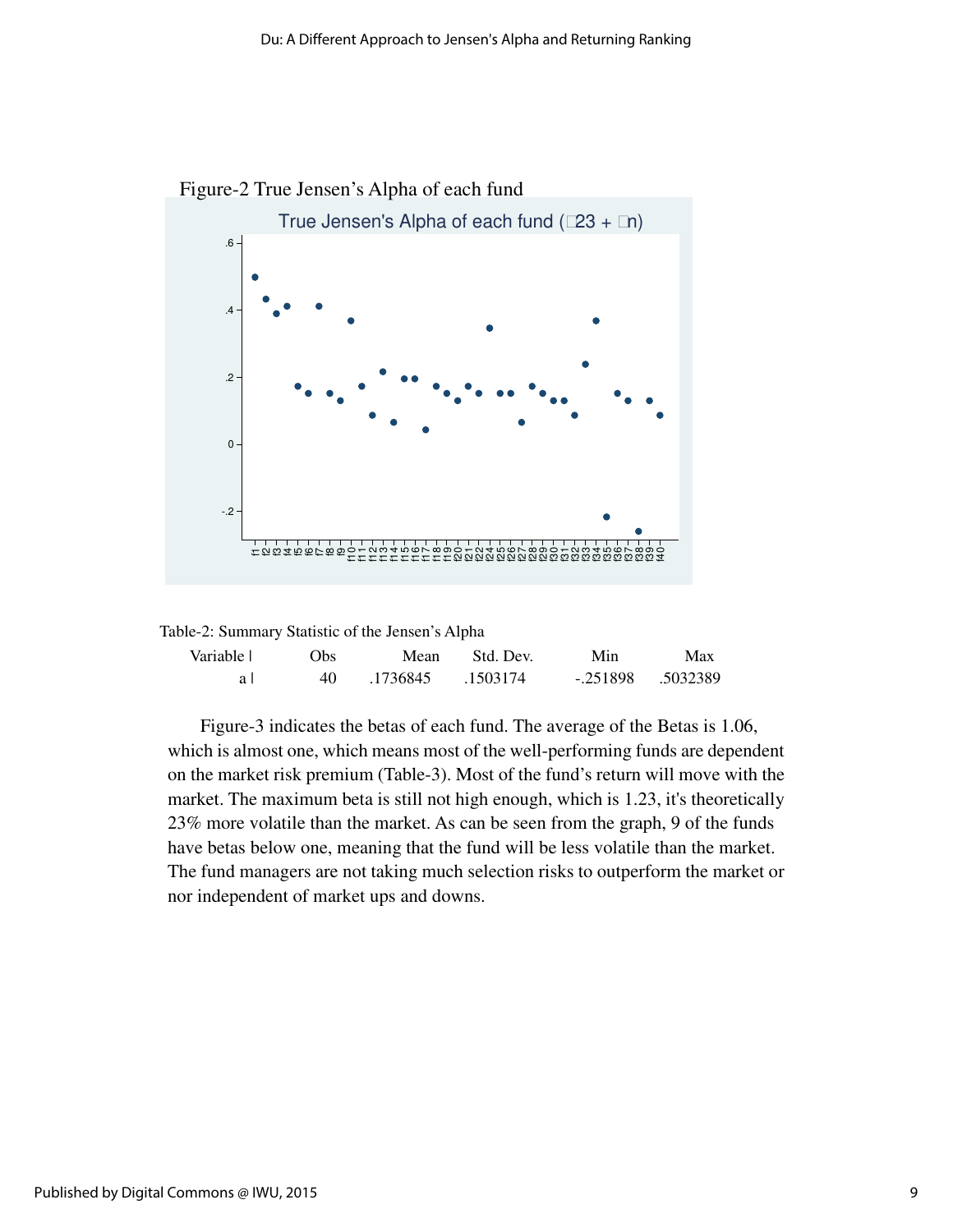

Figure-3 Betas of each fund

| Table-3: Summary Statistic of Beta |
|------------------------------------|
|------------------------------------|

| Variable | Obs. | Mean     | Std. Dev. | Min               | Max |
|----------|------|----------|-----------|-------------------|-----|
| h I      | 40   | 1.060322 | .1202268  | .8067966 1.233829 |     |

#### **VI. Additional Tests**

#### **(1) Multicollinearity**

The regression results have high R-squared  $(= 0.9342)$  and significant computed F-value (F( $79, 2360$ ) = 424.18), but very few significant t-ratios, which suggests the possibility of multicollinearity. After computing the variance inflation factor for each of the variables, we could get Table-4. It shows that only the variable of (Rm,t-Rf) has relatively high VIF, while the rest of the variables do not have severe multicollinearity.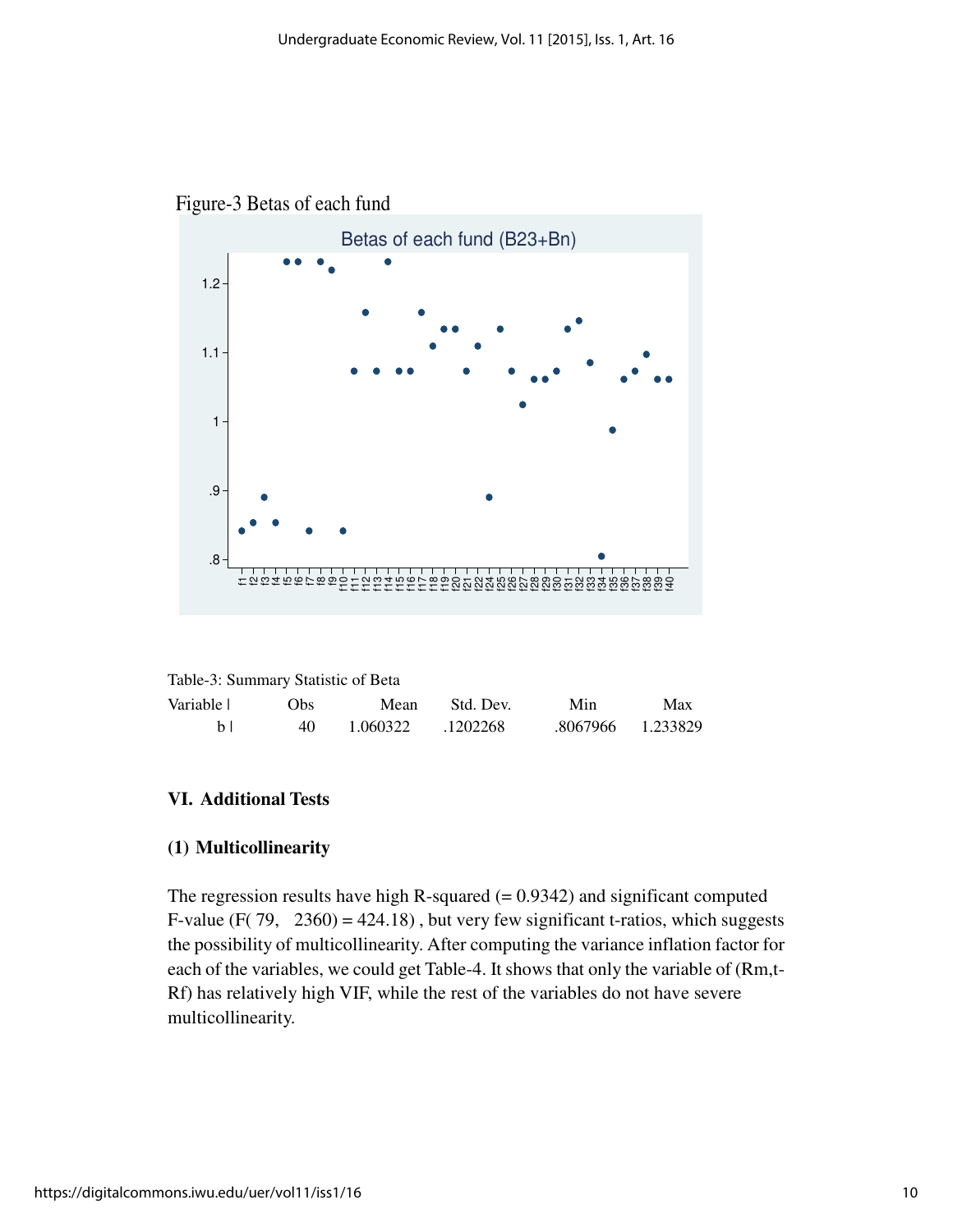Table-4: Variance Inflation Factor (VIF) for Each Variables from the Original Model

| Variable l | VIF   | 1/VIF    |
|------------|-------|----------|
| rmrf l     | 40.00 | 0.025000 |
| D1rmrf l   | 2.22  | 0.451318 |
| $D2$ rmrf  | 2.22  | 0.451318 |
| Dirmrf I   | 2.22  | 0.451318 |
| D1         | 2.17  | 0.461737 |
| D21        | 2.17  | 0.461737 |
| Dil        | 2.22  | 0.451318 |
| Mean VIF I | 2.67  |          |

\*rmrf – (Rm,t- Rf) ; D1rmrf - D1 (Rm,t- Rf) ; D2rmrf – D2 (Rm,t- Rf) ; Dirmrf - Di (Rm,t- Rf) ; D1-  $D_1$ ;  $D_2 - D_2$ ;  $D_i - D_i$ ; i is from 1 to 40 except 23;

#### **(2) Heteroscedasticity**

From the scatterplot of Figure-4, we can see that the squared residuals exhibit a pattern against the fitted (Ri,t-Rf). The histogram of squared residuals shows a highly concentrated region to the left of the graph (Figure-5). Both of these graphs suggest the squared residuals are systematically related to estimated excess returns, supporting the doubt of heteroscedasticity.

When we perform the Breusch-Pagan Test on the model, we get the following result:

Breusch-Pagan LM statistic: 1275.778 Chi-sq(79) P-value = 3.e-215 Since the P-value is less than 5% level of significance, we reject the null of no heteroscedasticity.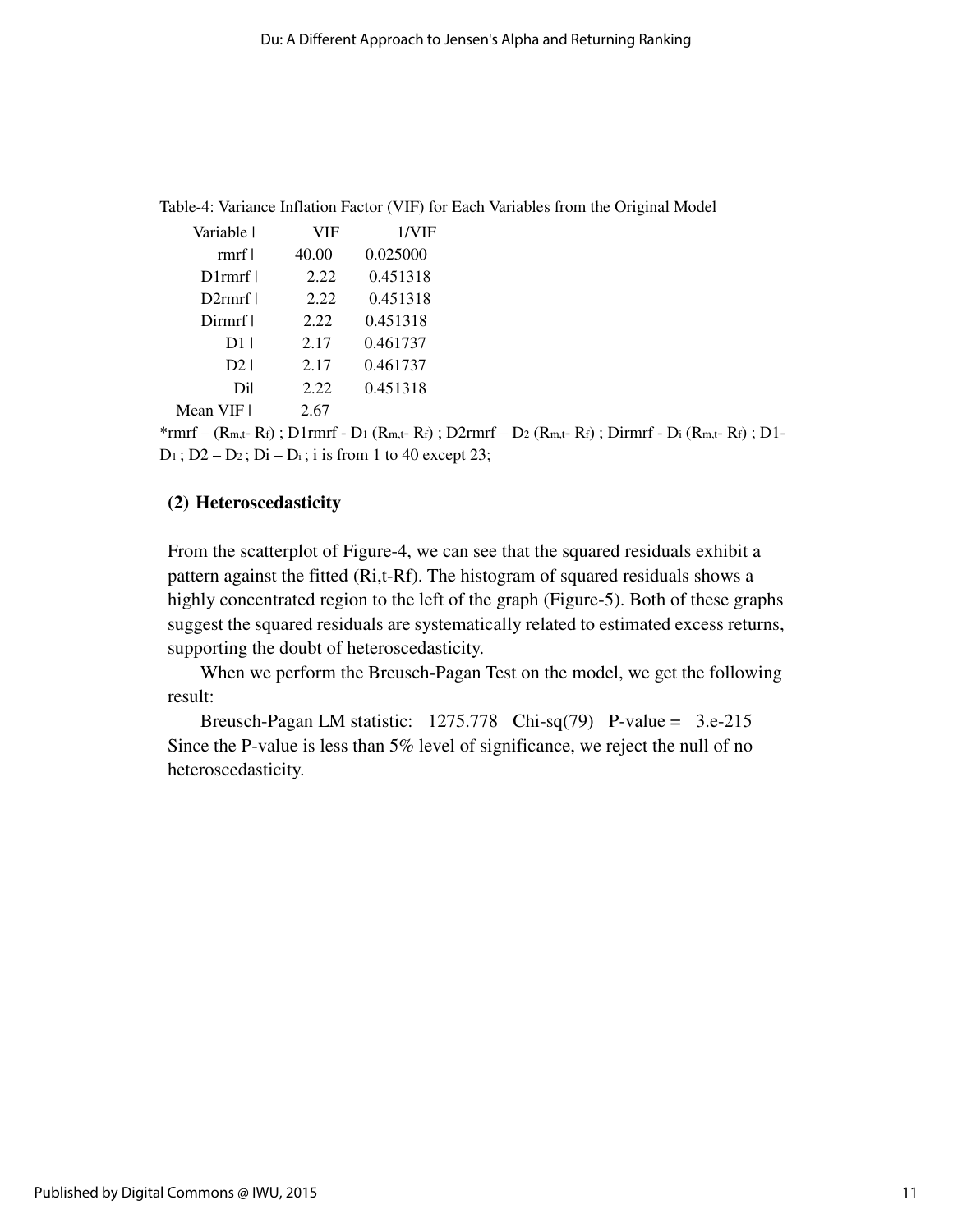

Figure-4 Test for Heteroscedasticity; Scatter plot of residuals vs. fitted excess return

Figure-5 Test for Heteroscedasticity; Histogram of residuals

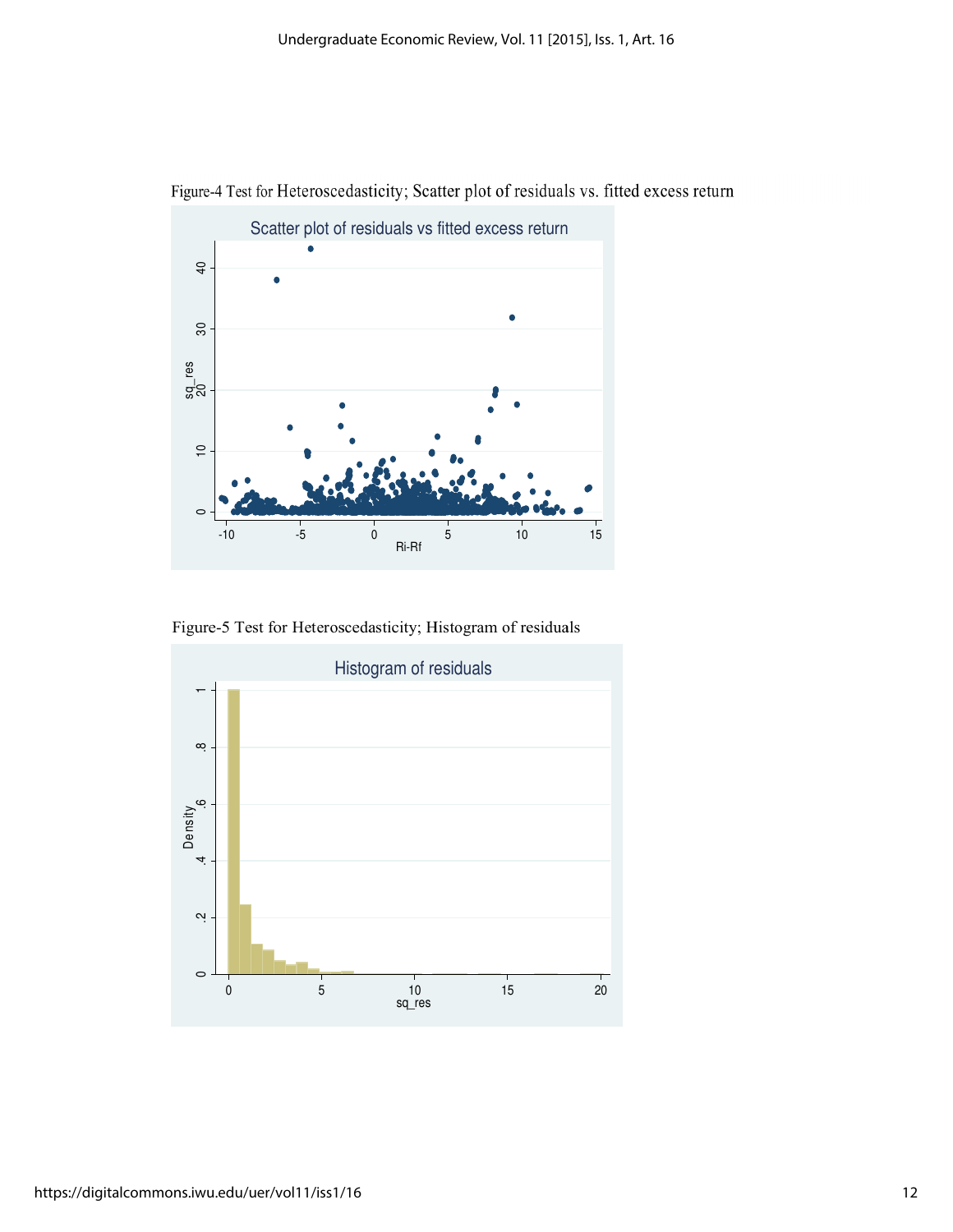#### **(3) Remedial Method**

The model may contain too many variables and observations. If sample size is smaller, say the model were refined to include only those funds with statistically significant alphas from the initial model (funds 1, 2, 3, 4, 7, 34) at  $10\%$  significant level, and run the same dummy variable regression, we get the following improved model:

Ri,t-Rf =  $\alpha$ 23 + B23 (Rm,t- Rf) +  $\alpha$ 1 D1 + B1 D1 (Rm,t- Rf) +  $\alpha$ 2 D2 + B2 D2 (Rm,t- Rf) +  $\alpha$ 3 D3 + B3 D3 (Rm,t- Rf) +  $\alpha$ 4 D4 + B4 D4 (Rm,t- Rf) +  $\alpha$ 7 D7 + B7 D7 (Rm,t- Rf)+  $α34$  D34 + B34 D34 (Rm,t- Rf) + ui (2)

By performing the White's general test, we would get the result as following:

White's general test statistic : 31.80127 Chi-sq(29) P-value = .0455  $\approx$ 0.05

where P-value is qpproximately equal to 5% level of significance  $(0.05)$ , so we fail to reject the null that there's no heteroscedasticity, and the presence of heteroscedasticity is solved.

 As we get the VIF of the variables from Table-5, and test for multicollinearity, we could observe that the VIF for variable (Rm,t- Rf) is 7.00, which indicates that the problem of collinearity is attenuated and that this variable is uncorrelated with the explanatory variables.

There are a total of 427 observations (7 funds including SLVRX, each with 61 observations). The first and second funds (DPDEX, DDVIX) in the ranking are the funds with significant t-value (5% significant level) out of the rest of 6 funds (with Computed t-value: 2.34; P-value: 0.020; Computed t-value: 2.03; P-value: 0.043, respectively). The R-squared is 0.922 and the F-value is  $F(13, 413) = 376.60$ . If we were to expand the significant level to 10%, we get that five funds have significant alphas (funds  $1, 2, 3, 4, 7$ ), by excluding Fund 34.

The improved method shows that out of the funds, including Fund SLVRX, two funds have significant alphas, which is different from the result we had before. This remedial solution also suggests that a minority of high return ranking funds has outstanding asset selection ability.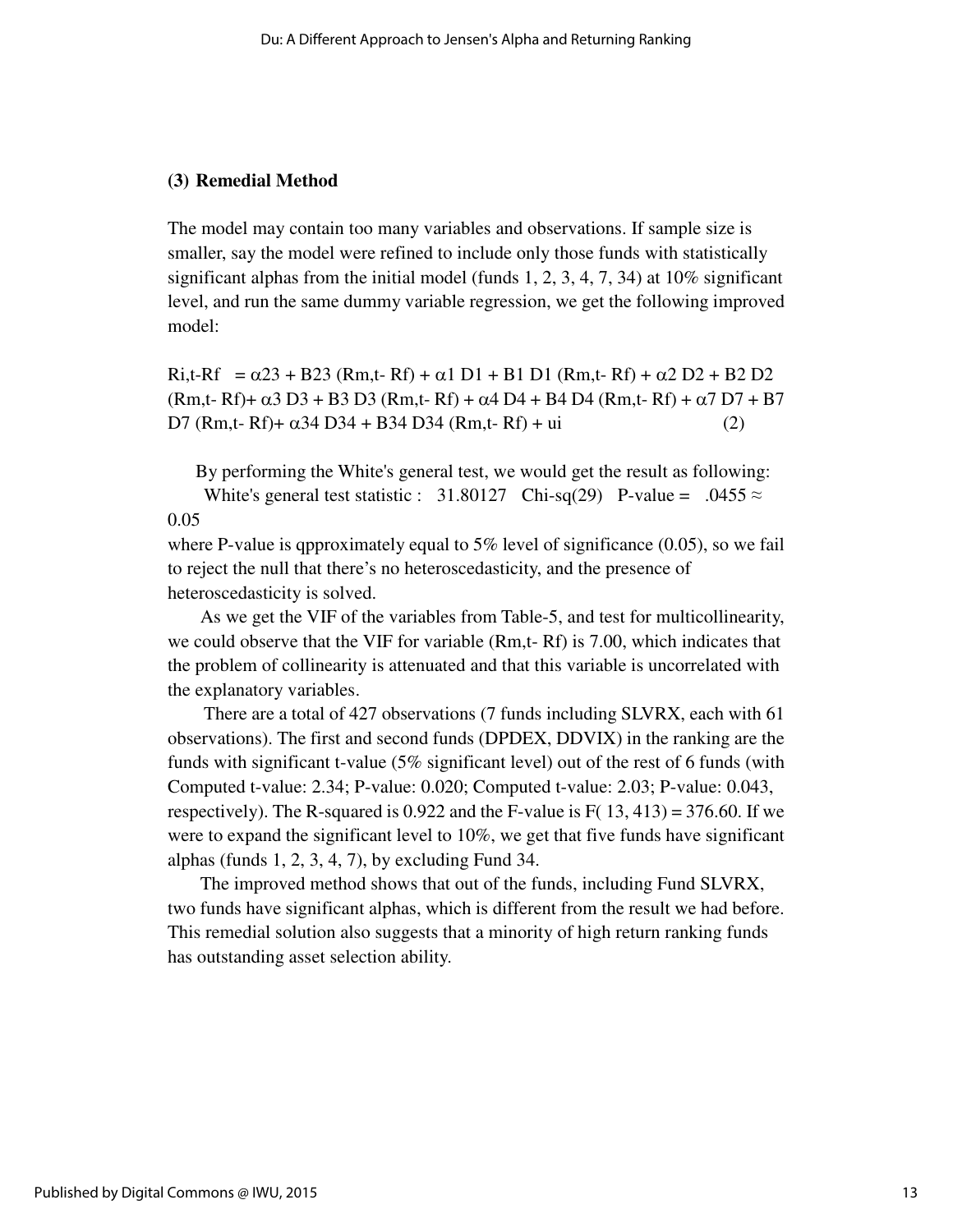| Variable l                             | VIF  | 1/VIF    |  |
|----------------------------------------|------|----------|--|
| -----------+----------------------     |      |          |  |
| rmrf l                                 | 7.00 | 0.142857 |  |
| $d1$ rmrf                              | 2.19 | 0.456693 |  |
| d2rmfr                                 | 2.19 | 0.456693 |  |
| d34rmrf l                              | 2.19 | 0.456693 |  |
| d3rmrf                                 | 2.19 | 0.456693 |  |
| d4rmrf                                 | 2.19 | 0.456693 |  |
| $d7$ rmrf l                            | 2.19 | 0.456693 |  |
| d1                                     | 1.90 | 0.525226 |  |
| d2                                     | 1.90 | 0.525226 |  |
| d3                                     | 1.90 | 0.525226 |  |
| d34                                    | 1.90 | 0.525226 |  |
| d4 l                                   | 1.90 | 0.525226 |  |
| d7 I                                   | 1.90 | 0.525226 |  |
| --------------+----------------------- |      |          |  |

Table-5: Variance Inflation Factor (VIF) for Each Variable from the Improved Model

Mean VIF1 2.43

#### **VII. Conclusion**

As we perform the estimated model with dummy variable included, we could come up with a conclusion that on average, fund managers of the top US high-return fund companies do not possess outstanding asset selection skills. The true ability of fund manager to contribute to the fund's returns is without much supporting evidence. In fact, the success of high return on a fund is a matter of fact of market going up or down, at least within the period from June 2009 to June 2014. The result from the dummy approach coincides with Jensen's finding in 1968 that on average the fund managers were not quite successful enough to maximize possible returns for the level of risk taken by investors (Jensen 415). There's also little evidence that on average, fund manager could outrun the market risk with his or her management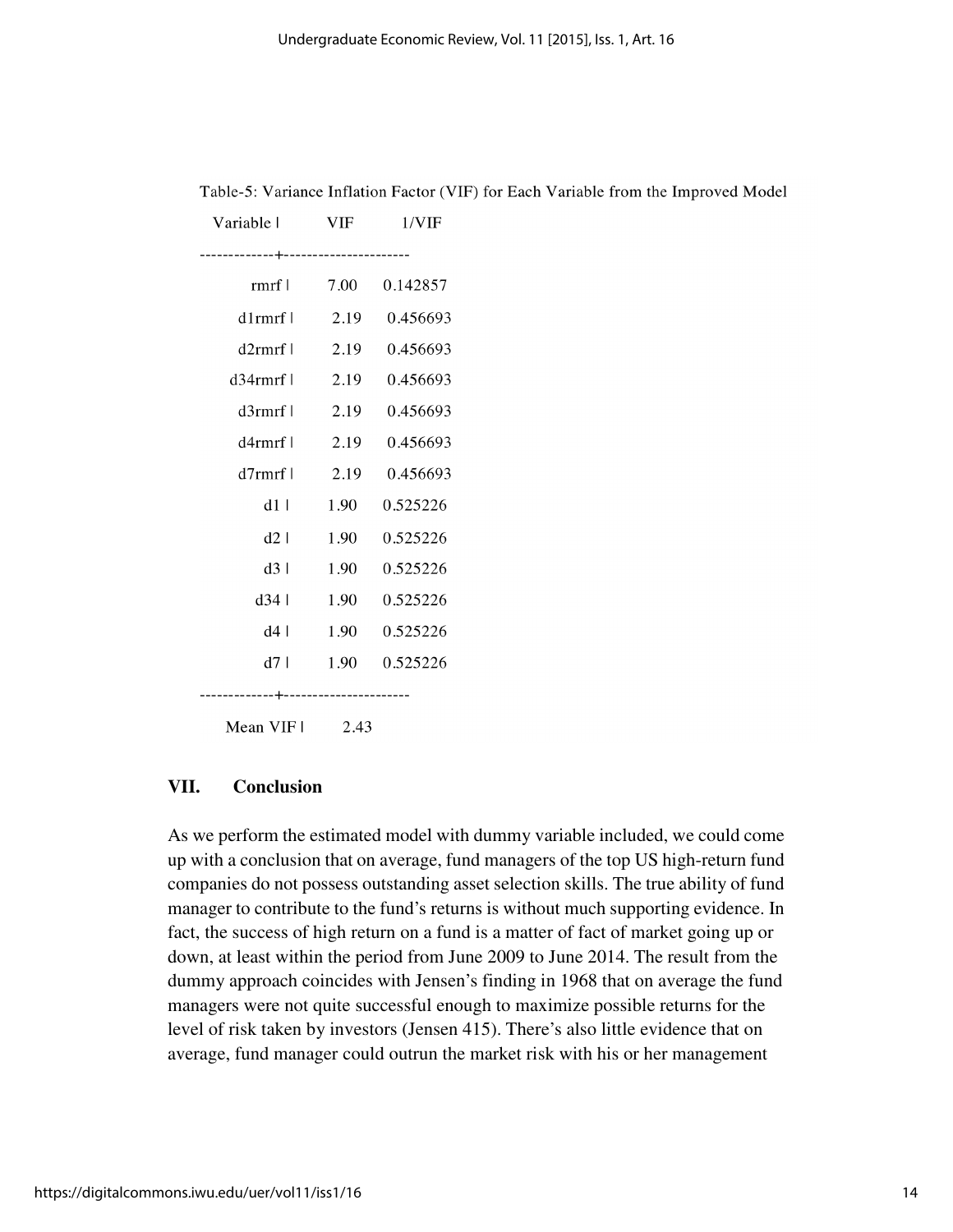and selection skills.

 The Lipper Leader's ranking of total returns within a five-year span does not have positive relationship with the fund-characteristic captured by Jensen's alpha. There is pressing need that the fund managers examine closely on the market performance and earn outstanding returns with respect to the expenses spent on research and investigation. Investors should be careful when holding bets on the funds that have high returns since the ranking does not show how well the fund manager contribute to the returns.